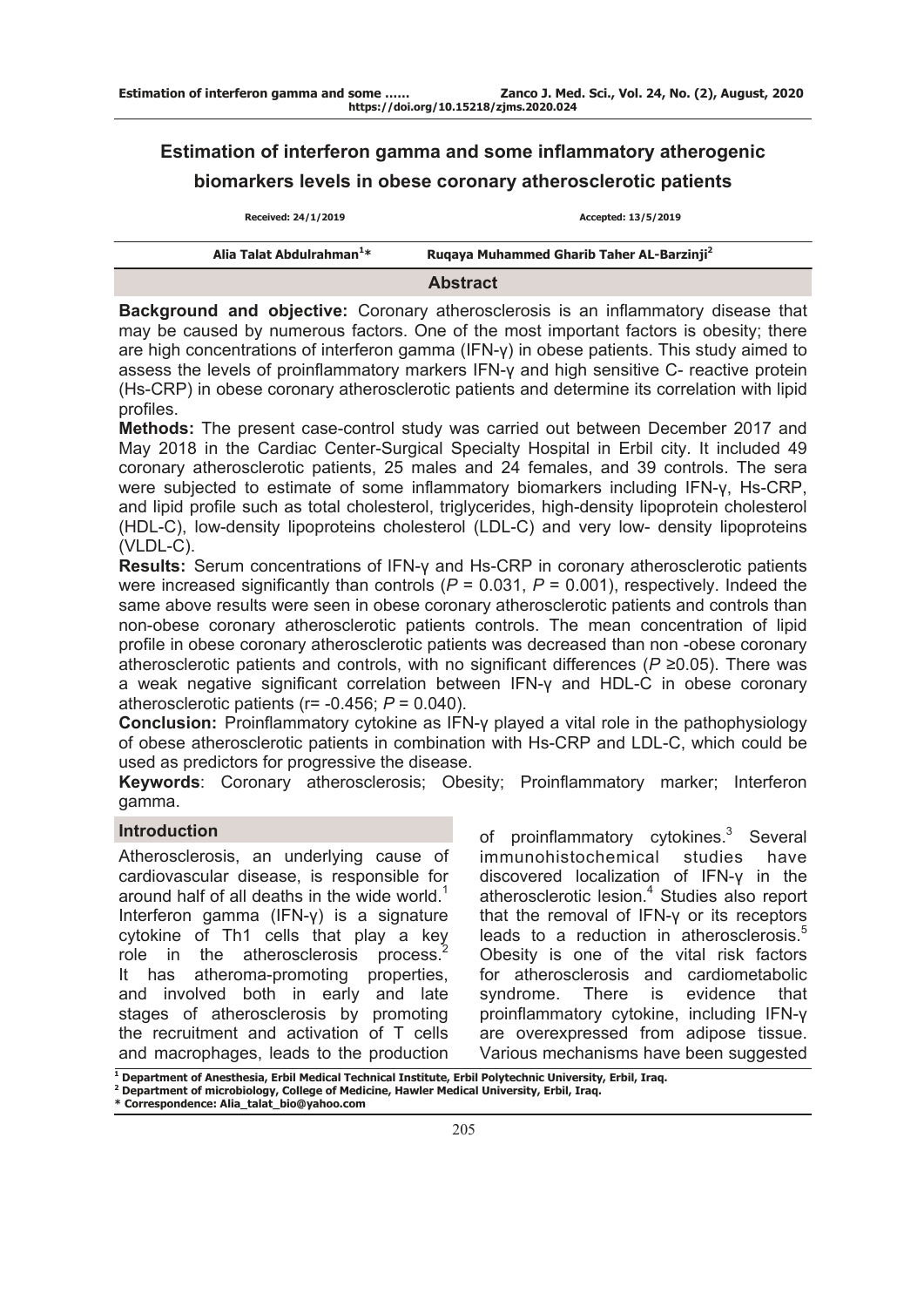| Estimation of interferon gamma and some |  |                   |  |
|-----------------------------------------|--|-------------------|--|
|                                         |  | <b>LELL LATER</b> |  |

to link obesity to atherosclerosis. Inflammation by obesity has been associated with the activation of adipose tissue macrophages,  $T$  cells, and B cells,  $6$ and reflected by increased CRP levels, systemic oxidative stress, and elevation of circulating levels of chemokines, and various proinflammatory cytokines mainly IFN-γ.<sup>7,8</sup> Furthermore, an elevated level of LDL oxidized by reactive oxygen species (ROS) and modified to oxidized LDL (OxLDL), which is thought to be the primary initiating event in atherosclerosis by secretion of IFN-γ.<sup>9</sup> There was limited data available in our region regarding proinflammatory cytokines especially IFN-γ as risk factors in obese coronary atherosclerosis disease. The current study aimed to assess the levels of proinflammatory markers IFN-γ and

Hs-CPR in obese coronary atherosclerotic patients and to find out its correlation with lipid profiles.

# **Methods**

The present case-control study was performed between December 2017 to May 2018, included 49 patients with coronary atherosclerosis (CAPs); 25 males and 24 females. Their age ranged between 43-78 years. Also, 39 individuals were selected as control (19 males and 20 females) with normal coronary angiography, who had no history of clinical evidence of any acute or chronic inflammatory or autoimmune diseases. Their age ranged between (31-78) years. They were attending Cardiac Center-Surgical Specialty Hospital - in Erbil city. The subjects of both the study and control groups were subgroups based on the WHO classification of body mass index (BMI).10 BMI was calculated for all individuals by the formula, BMI = Weight / Height  $(m)^2$ , then classified according to BMI into three groups: BMI <25 represented the normal weight, BMI 25-29 represented the overweight, and BMI >30 represented the obese. All patients underwent percutaneous coronary intervention (PCI) as having >40% stenosis

of one major coronary artery. Patients with acute coronary syndrome were excluded from this study. All participants were subjected to personal interview through specially designed questionnaires format. Verbal consents were taken from all participants before participation in the current study. The Ethics Committee of Medical Research at the College of Medicine, Hawler Medical University approved the study protocol. All procedures were in accordance with the established ethical standards. A total of 10 mL of venous blood was collected in a disposable syringe from all the subjects following standard precautionary measures. Collected blood samples were allowed to stand at room temperature for 30 minutes and then centrifuged at 3000 rpm for 15 minutes to obtain serum, which was stored at  $-80^\circ$  until further processing. Serum IFN-γ levels were measured with enzyme-linked immunosorbent assay (ELISA) kit using Human Interferon–gamma (IFN-γ) provided by Thermo Fisher Scientific, USA, catalog # BMS228 / BMS228TEN**,** according to manufactures instructions; the standard range was 1.6pg/mL - 100pg/mL. Levels of Hs-CRP and lipid profile, including TC, TG, HDL-C, LDL-C, and VLDL-C were measured on the principle of the enzymatic colorimetric test using Cobas c111 (Roche Diagnostics, GmbH).

## **Statistical analysis**

Data were statistically analyzed using the statistical package for the social sciences (version 19). The data were expressed as mean ± standard error (SE) or with frequencies and percentages. Differences in mean values between groups were compared using independent sample student's t-test, ANOVA, and Duncan test. Chi-Square test  $(X^2)$  was used as a nonparametric test. The Pearson Correlation Coefficient test was used to detect the relationship between serum IFN-γ levels and other inflammatory atherogenic biomarkers. The difference was considered statistically significant if *P* was ≤0.05.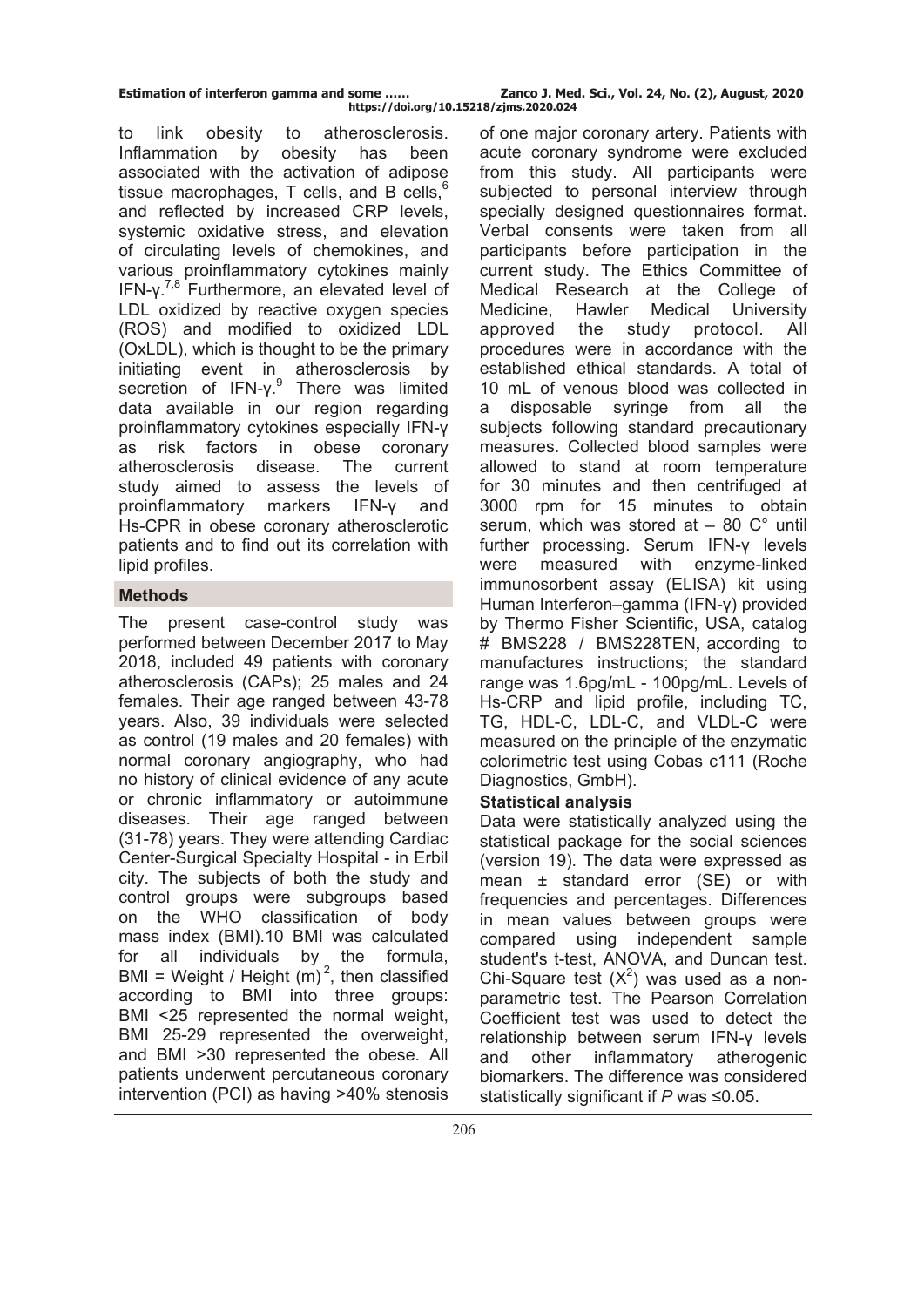| <b>Estimation of interferon gamma and some </b> | Zanco J. Med. Sci., Vol. 24, No. (2), August, 2020 |
|-------------------------------------------------|----------------------------------------------------|
| https://doi.org/10.15218/zjms.2020.024          |                                                    |

## **Results**

Table 1 shows the baseline characteristics of CAPs and controls. Patients with coronary atherosclerosis were significantly older than the control group  $(P = 0.007)$ . There were no significant differences regarding to gender, body mass index, and family history of coronary artery disease (*P* = 0.830, *P* = 0.190, and *P* = 0.082, respectively). Whereas, there

were highly significant differences in statin users when compared CAPs with controls (*P* = 0.001). Proinflammatory cytokine IFN-γ and Hs-CRP were significantly higher in CAPs compared to control groups (*P* = 0.031 and 0.001, respectively). The lipid profile within normal ranges with no significant differences between CAPs, and controls (*P* ≥0.05).

| <b>Characteristics</b>         | <b>CAPs</b>     | <b>Control</b>  | P value   |
|--------------------------------|-----------------|-----------------|-----------|
|                                | $No = 49$       | <b>No=39</b>    |           |
| Age(years)                     | $60.1 \pm 1.15$ | 54.25±1.92      | $0.007**$ |
| Sex No (%):                    |                 |                 |           |
| Male                           | 25 (51.02)      | 19 (48.72)      | 0.830     |
| Female                         | 24 (48.48)      | 20 (51.28)      |           |
| Family history of CAD: No%     | 28(57.1)        | 15(38.4)        | 0.082     |
| <b>BMI</b>                     | 28.4±0.63       | 27.0±0.82       | 0.190     |
| Obesity classification: No (%) |                 |                 |           |
| Normal                         | 12(24.4)        | 15(38.4)        |           |
| Overweight                     | 18 (36.7)       | 15(38.4)        | 0.082     |
| Obese                          | 19 (38.7)       | 9(23.2)         |           |
| <b>Inflammatory marker:</b>    |                 |                 |           |
| $IFN-\gamma$ (pg/mL)           | $5.52 \pm 0.38$ | $3.45 \pm 0.32$ | $0.031*$  |
| Hs-CRP (mg/L)                  | 14.7±2.69       | $3.068 \pm 0.4$ | $0.001**$ |
| Lipid profile:                 |                 |                 |           |
| Total cholesterol(mg/dl)       | 144.6±5.85      | 149.5±8.0       | 0.601     |
| Triglycerides(mg/dl)           | 127.2±10.9      | 150±18.19       | 0.305     |
| HDL-Cholesterol (mg/dl)        | $38.2 \pm 1.52$ | 40.09±1.43      | 0.908     |
| LDL-Cholesterol (mg/dl)        | 83.6±5.42       | 82.8±5.85       | 0.232     |
| VLDL-Cholesterol(mg/dl)        | 30.0±2.45       | $31.1 \pm 3.67$ | 0.106     |
| <b>Statins No%:</b>            | 45 (91.8)       | 9(23.0)         | $0.001**$ |

Data are presented as number (%) and mean ± standard error; IFN-γ: Interferon-gamma; Hs-CRP: High sensitive C - reactive protein; HDL: High Density Lipoprotein; LDL: Low Density Lipoprotein; VLDL: Very Low Density Lipoprotein; \**P* values ≤0.05 is considered to be statistically significant; \*\* *P* value <0.01: Highly significant.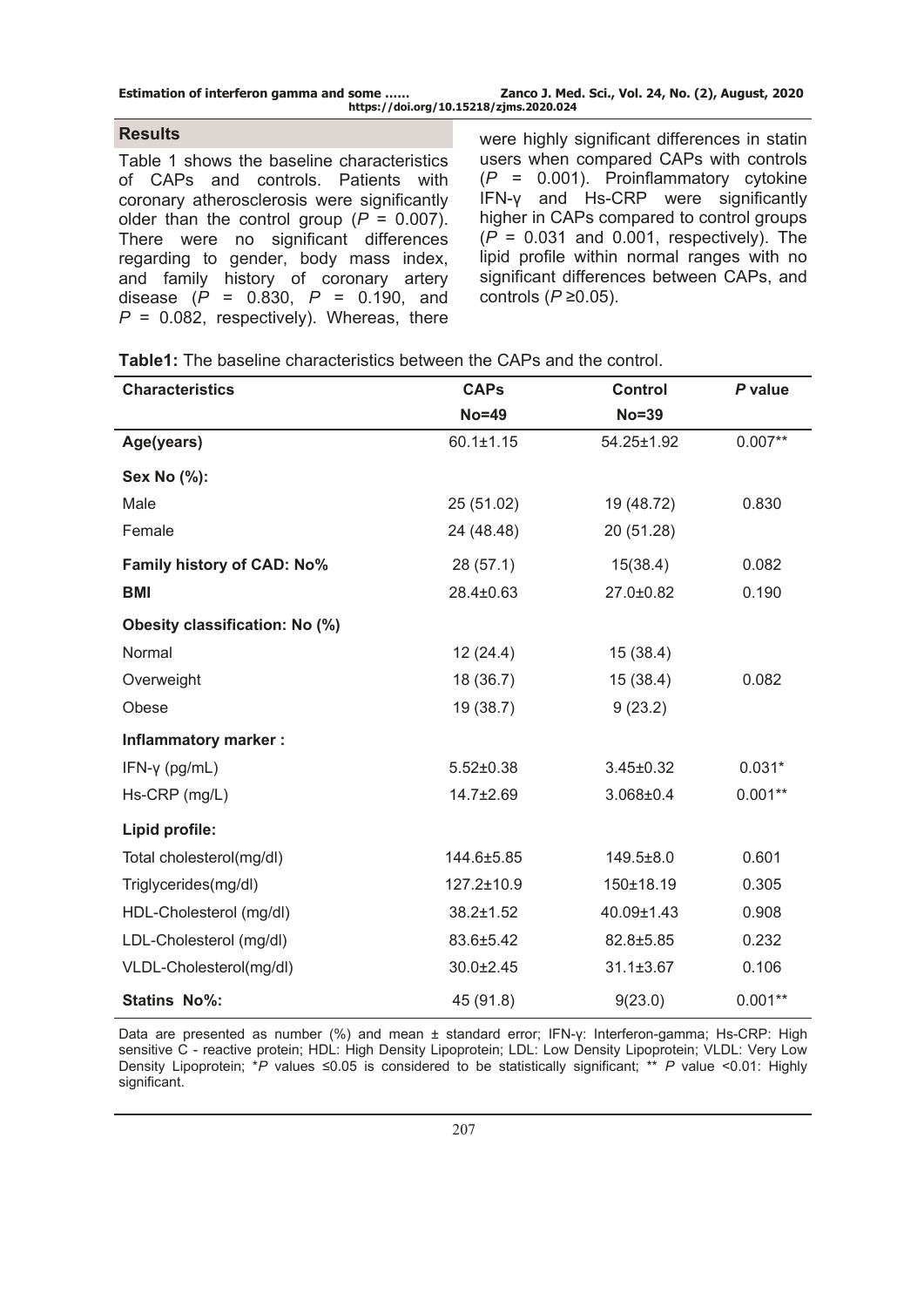| Estimation of interferon gamma and some | Zanco J. Med. Sci., Vol. 24, No. (2), August, 2020 |
|-----------------------------------------|----------------------------------------------------|
| https://doi.org/10.15218/zjms.2020.024  |                                                    |

Table 2 has shown that serum concentration of proinflammatory marker IFN-γ and Hs-CRP levels elevated significantly and high significantly in obese CAPs and controls compared to non obese CAPs and non-obese controls (*P* = 0.012; *P* = 0.001) respectively. The same mentioned result were revealed regarding pro-atherogenic lipid LDL cholesterol, while, in contrast, HDL-C was non-significantly changed (*P* = 0.405).

Table 3 shows that IFN-vand Hs-CRP levels were elevated significantly in higher obesity subclass (obese ≥30) of CAPs compared to the control group (*P* = 0.022 and 0.013, respectively). Regarding lipid profile, there was increased proatherogenic lipid LDL-C and decreased anti-atherogenic lipid HDL-C in overweight CAPs compared to obese subclass. However, the differences were not statistically significant changes (*P* = 0.590).

**Table 2:** A comparison of inflammatory and lipid profile markers between obese and non-obese CAPs and control.

|                      | <b>CAPs</b>                  |                               | Control                      |                               |               |
|----------------------|------------------------------|-------------------------------|------------------------------|-------------------------------|---------------|
| <b>Parameters</b>    | <b>Obese</b>                 | Non-Obese                     | <b>Obese</b>                 | Non-Obese                     | P value       |
|                      | $No=19$                      | $No = 30$                     | $No = 9$                     | $No = 30$                     | <b>F</b> test |
|                      | Mean ± SE                    | Mean ± SE                     | Mean ± SE                    | Mean ± SE                     |               |
| $IFN-\gamma$ (pg/mL) | $6.52 \pm 0.79$ <sup>a</sup> | $4.88 \pm 0.33^{bd}$          | $5.0 \pm 0.57$ <sup>ac</sup> | $4.28 \pm 0.38$ <sup>dc</sup> | $0.012*$      |
| Hs-CRP (mg/L)        | $22.5{\pm}4.95^a$            | $9.68 \pm 2.74^b$             | $3.3 \pm 0.98$ <sup>c</sup>  | $2.9 \pm 0.49$ <sup>dc</sup>  | $0.001**$     |
| TC (mg/dl)           | $140.6 \pm 10.1^a$           | $147.1 \pm 7.20$ <sup>a</sup> | $154.8 \pm 24.7^a$           | $147.9 \pm 7.64^a$            | 0.805         |
| TG (mg/dl)           | $120.2 \pm 18.6^a$           | $121.2 \pm 13.7^a$            | $179.4 \pm 28.6^a$           | $142.3 \pm 18.8^a$            | 0.332         |
| HDL-C(mg/dl)         | $37.1 \pm 3.10^a$            | $39.0 \pm 1.53^{\circ}$       | $38.0 \pm 2.87$ <sup>a</sup> | $41.1 \pm 1.64$ <sup>a</sup>  | 0.405         |
| $LDL-C$ (mg/dl)      | $83.6 \pm 9.11^a$            | $80.1 \pm 6.70^a$             | $83.2 \pm 16.0^a$            | $82.1 \pm 6.07^a$             | 0.767         |
| VLDL-C(mg/dl)        | $26.8{\pm}4.70^a$            | $27.3 \pm 2.72^a$             | $30.1 \pm 9.71^a$            | $29.7 \pm 3.86^a$             | 0.439         |

Data are presented as mean ± standard error; IFN-γ: by using one way ANOVA test; Interferon-gamma; Hs-CRP: High sensitive C-Reactive Protein; TC: Total Cholesterol; TG: Triglycerides; HDL: High Density Lipoprotein; LDL: Low Density Lipoprotein; VLDL: Very Low Density Lipoprotein; Different letters are significant.\**P* values ≤ 0.05 is considered to be statistically significant; \*\* *P* value <0.01: Highly significant.

| <b>Table 3:</b> A comparison of mean values of inflammatory and lipid profile markers among |  |  |  |  |
|---------------------------------------------------------------------------------------------|--|--|--|--|
| CAPs and controls according to body mass index.                                             |  |  |  |  |

| <b>Parameters</b>     | Normal <25      |                 |                                 | Overweight 25-29 | Obese $\geq 30$  |                  |  |
|-----------------------|-----------------|-----------------|---------------------------------|------------------|------------------|------------------|--|
|                       |                 | <b>Mean</b> SE  |                                 | <b>Mean± SE</b>  | <b>Mean± SE</b>  |                  |  |
|                       | <b>CAPs</b>     | Control         | <b>CAPs</b>                     | <b>Control</b>   | <b>CAPs</b>      | <b>Control</b>   |  |
|                       | $No=12$         | $No=15$         | $No = 18$                       | $No=15$          | $No=19$          | $No = 9$         |  |
| IFN- $\gamma$ (pg/mL) | $5.18 \pm 0.57$ | $3.73 \pm 1.2$  | $5.68 \pm 0.41$ $4.14 \pm 0.51$ |                  | $6.5 \pm 0.79$   | $4.36 \pm 0.98$  |  |
|                       |                 | $0.010*$        |                                 | 0.412            | $0.022*$         |                  |  |
| Hs-CRP (mg/L)         | $8.60 \pm 2.59$ | $3.23 \pm 0.9$  | $9.73{\pm}4.40$                 | $3.32 \pm 0.6$   | $22.5 + 4.9$     | $4.26 \pm 0.13$  |  |
|                       |                 | $0.016*$        | $0.012*$                        |                  | $0.013*$         |                  |  |
| $TC$ (mg/dl)          | $129 \pm 9.67$  | $134 \pm 18.6$  | $159 + 9.28$                    | $152 + 11.1$     | 140.6±10.1       | $154.8 \pm 24.7$ |  |
|                       |                 | 0.360           |                                 | 0.635            |                  | 0.526            |  |
| TG (mg/dl)            | 92±15.2         | $130+27.7$      | 150±19.4                        | $154\pm26.1$     | $122.2 \pm 18.6$ | $142.4 \pm 28.6$ |  |
|                       |                 | 0.256           | 0.636                           |                  | 0.108            |                  |  |
| HDL-C(mg/dl)          | $37.5 \pm 2.88$ | $44.1 \pm 2.83$ | $37.0 \pm 1.74$                 | $38.1 \pm 1.38$  | $38.0 \pm 2.87$  | $40.1 \pm 3.10$  |  |
|                       |                 | 0.173           |                                 | 0.590            |                  | 0.62             |  |
| $LDL-C(mg/dl)$        | $73 + 7.59$     | 79.6±7.93       | $97.8 + 9.4$                    | $84.5 \pm 9.42$  | 76.2±9.11        | $85.2 \pm 16.0$  |  |
|                       |                 | 0.555           |                                 | 0.338            |                  | 0.664            |  |
| VLDL-C (mg/dl)        | $18.4 \pm 3.0$  | $27.8 \pm 5.98$ | $35.5 \pm 3.84$                 | $31.8 \pm 5.02$  | $27.8 + 4.71$    | $30.7 + 9.71$    |  |
|                       |                 | 0.208           |                                 | 0.566            | $0.050*$         |                  |  |

Data are presented as mean ± standard error; using independent sample student's t-test; IFN-γ: Interferon-gamma; Hs-CRP: High sensitive C - reactive protein; TC: Total Cholesterol; TG: Triglycerides; HDL: High Density Lipoprotein; LDL: Low Density Lipoprotein; VLDL: Very Low Density Lipoprotein;\**P* values ≤0.05 is considered to be statistically significant.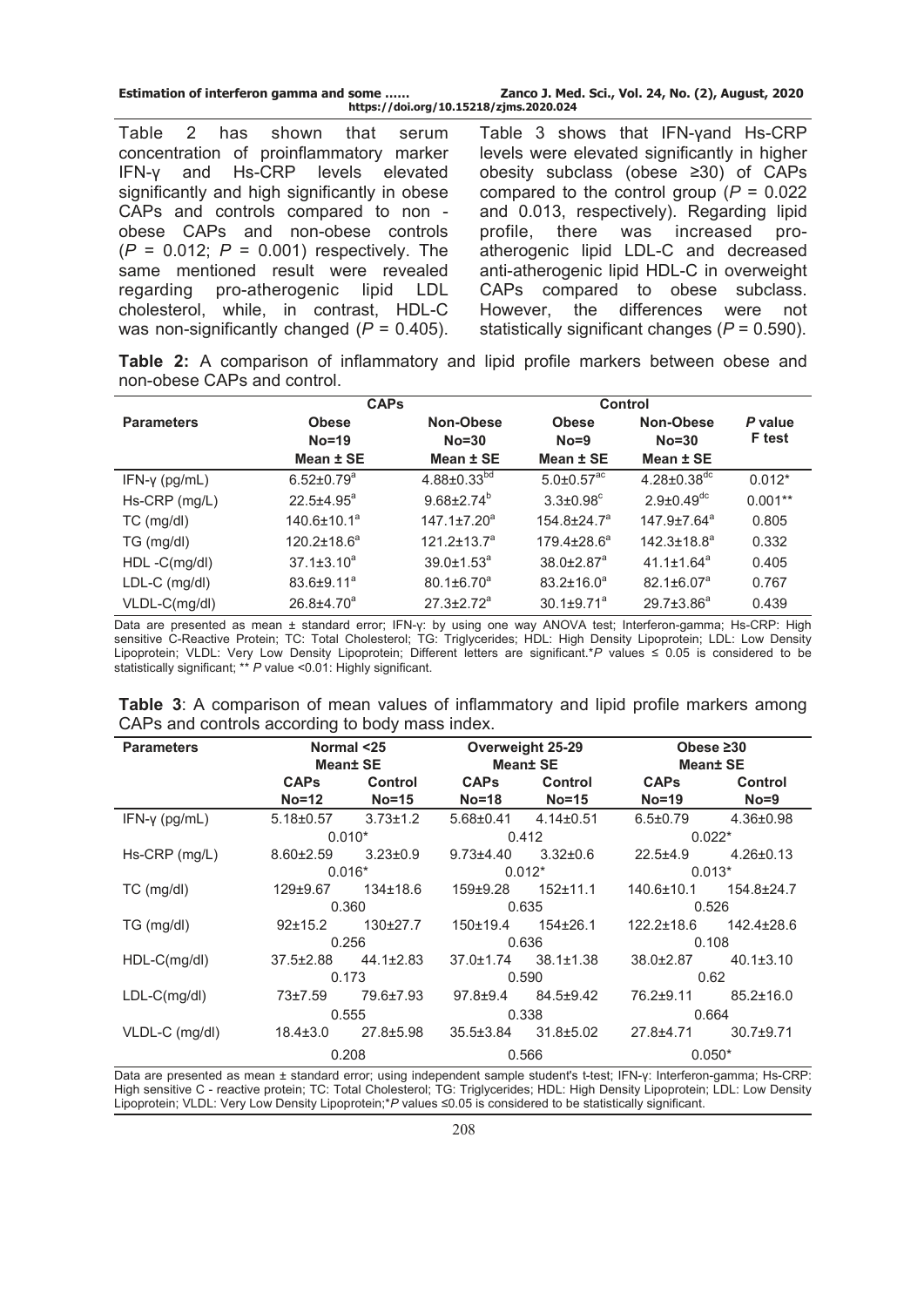| Estimation of interferon gamma and some |  |  |  |
|-----------------------------------------|--|--|--|
|                                         |  |  |  |

Table 4 illustrates the Pearson correlation coefficient to explain the relationship between studied parameters in obese CAPs. There was a negative weak significant correlation between IFN-γ, and HDL-C (r=0.456; *P* = 0.040), and positive non-significant correlations between IFN-γ with Hs-CRP, LDL, and VLDL cholesterol (*P* = 0.702, 0.411, and0.478, respectively).

# **Discussion**

The current study aimed to evaluate IFN-γ cytokine and HsCRP biomarkers in coronary atherosclerotic patients compared to the control group regarding obesity. According to the best of our knowledge studies evaluating in combination, both biomarkers engaged in the pathophysiology of obese atherosclerotic disease are limited. Moreover, which should be underlined, this aims to determine the serum level of IFN-γ cytokine in a group of obese coronary atherosclerotic patients and determine it is a pathophysiological role in those patients. The average age distribution of patients in the current study was mostly in the sixth decade (60); the result seems similar to those of previous studies.11,12 This might be the most frequent complications that occur and appear at the mentioned age group. Concerning gender, this study revealed that CAPs percentage in males was slightly higher (51%) than females (48%). These

observations were agreeable to the results obtained by another study.<sup>13</sup> Hormonal, physiological, and lifestyle differences between females and males play an important role in increasing the risk of disease in males. Previous observational studies also have shown that males exhibit excess risk for cardiovascular disease compared with the age-matched females,<sup>14</sup> suggesting that the immune mechanisms lead to CAD in the male are different from those in females. In contrast, cardiovascular disease accelerates in females after menopause. Some of this apparent protection could be because females exhibit a relatively higher HDL cholesterol concentration than do agematched males.<sup>15,16</sup>A family history of heart disease is associated with a higher risk of coronary artery disease, especially if a close relative developed heart disease at an early age. $17A$  large number of genetic factors such as those influencing the lipid profile interact with environmental factors to determine overall cardiovascular risk.<sup>18</sup> The present study has shown that 28 (57.1%) of patients were having a family history of coronary artery disease. A similar result was seen in the previous study.<sup>19</sup>The current study has shown that circulating levels of proinflammatory cytokine IFN-γ, as well as acute phase protein Hs-CRP, were significantly higher in the CAPs than those in

**Table 4**: Correlation between serum level of proinflammatory biomarkers (IFN-γ and Hs-CRP) and Lipid profile parameters (TC, TG, HDL-C, LDL-C, and VLDL-C) in obese CAPs subgroup.

| <b>Parameters</b>   |                         | <b>IFN-v</b><br>(pq/ml) | <b>Hs-CRP</b><br>(mq/l) | ТC<br>(mg/dl)     | ΤG<br>(mg/dl)     | HDL-C<br>(mq/dl)     | LDL-C<br>(mq/dl) | <b>VLDL-C</b><br>(mq/dl) |
|---------------------|-------------------------|-------------------------|-------------------------|-------------------|-------------------|----------------------|------------------|--------------------------|
| $IFN-\gamma(pg/mL)$ | P value                 |                         | 0.063<br>0.701          | $-0.122$<br>0.620 | $-0.170$<br>0.486 | $-0.456$<br>$0.040*$ | 0.199<br>0.411   | 0.173<br>0.478           |
| $Hs-CRP(mg/L)$      | $\mathsf{r}$<br>P value | 0.063<br>0.702          |                         | 0.113<br>0.644    | $-0.079$<br>0.740 | $-0.338$<br>0.157    | 0.240<br>0.322   | 0.299<br>0.213           |

The result expressed as Pearson correlation coefficient(r). IFN-γ: Interferon gamma; Hs-CRP: High sensitive-C Reactive Protein; TC: Total Cholesterol; TG: Triglyceride; HDL-C: High Density Lipoprotein-Cholesterol, LDL-C : Low Density Lipoprotein-Cholesterol; VLDL-C: Very Low Density Lipoprotein-Cholesterol; *P* values ≤ 0.05 is considered to be statistically significant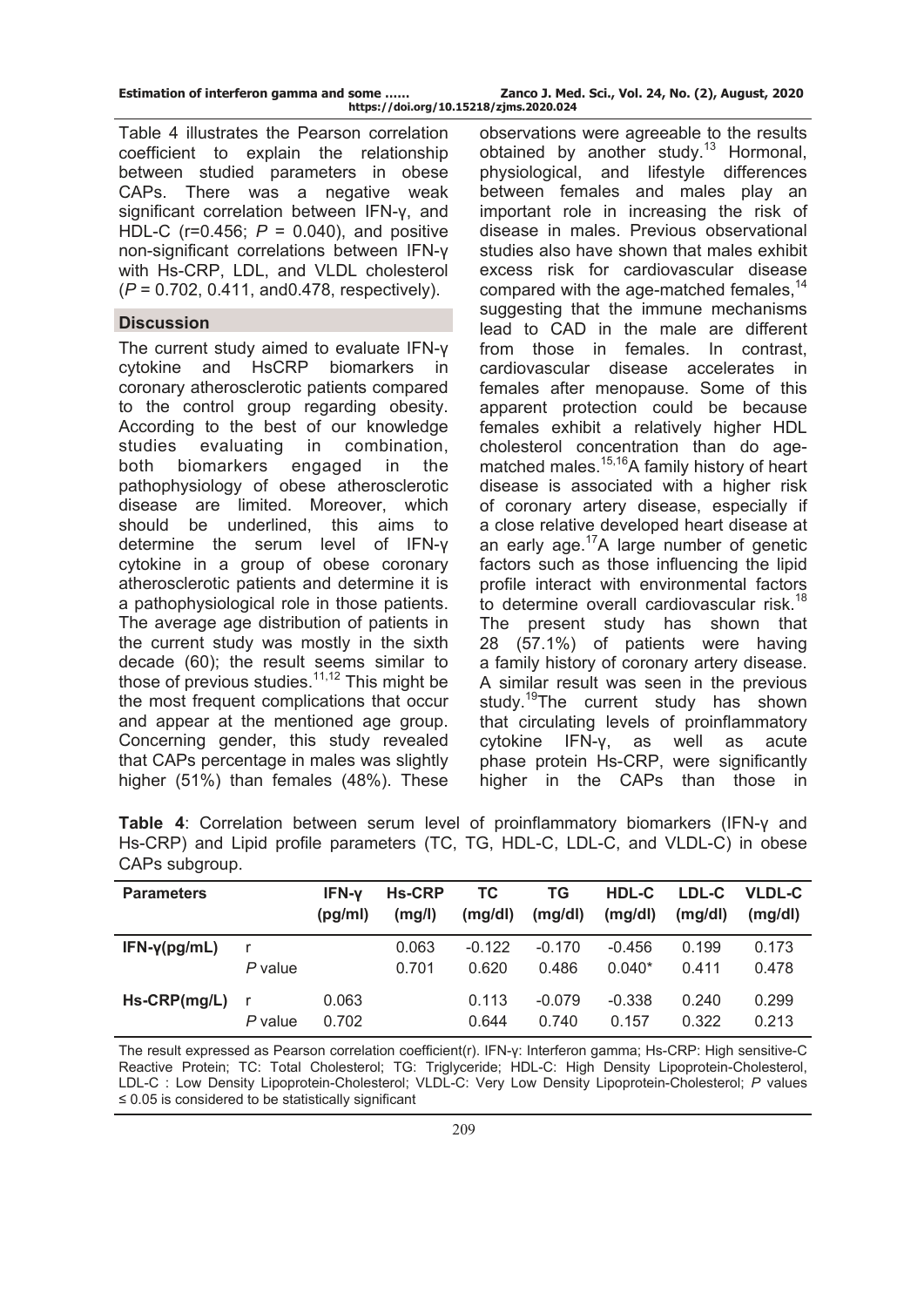| Estimation of interferon gamma and some |  |  |  |  |
|-----------------------------------------|--|--|--|--|
|                                         |  |  |  |  |

**Estimation of interferon gamma and some …… Zanco J. Med. Sci., Vol. 24, No. (2), August, 2020 https://doi.org/10.15218/zjms.2020.024**

the controls. Additionally, the above mentioned proinflammatory markers (IFN-γ and Hs-CRP) levels were also higher in the obese CAPs and control than non -obese CAPs and control, This was in agreement with other previous studies. $20,21$  with obese and atherosclerotic patients having increased concentration of proinflammatory biomarkers IFN-γ and CRP levels. The presence of OxLDL triggers the inflammatory response as IFN-γ in the endothelial cells of atherosclerotic patients. Additionally, obesity is accounted for lipid metabolism abnormality, increasing visceral adipose tissue levels cause to increase IFN-γ levels because adipose tissue in obese patients contains abundant numbers of macrophages and T lymphocytes consequently activated T lymphocyte lead to express high levels of IFN- $\gamma^{23,24}$  Obesity may also have a direct relationship with the increased Hs-CRP level because inflammation initiated from visceral adipose tissue induces the production of acute phase reactants, particularly CRP.<sup>25</sup> Serum CRP level is a sensitive marker of systemic inflammation and may reflect proinflammatory cytokines' amount and activity.<sup>1</sup> It is shown that CRP also has an influence on the process of atherosclerosis through the destruction of endothelial cells, and formation, maturation, and final disruption of atheromatous plaque. $^{26}$ Moreover, the findings of the study<sup>27</sup> suggested that CRP may be accepted as one of the indexes to estimate the degree of coronary artery disease. Their findings supported the present results, in which Hs-CRP level elevated significantly in CAPs than controls, which might designate that happening and development of plaque is engaged with inflammation. The current study revealed that the mean concentration of the investigated lipid profile levels among obese CAPs and control were decreased than non -obese CAPs and control, with no significant differences. The results were incomparable with other previous studies, $28,29$  in which lipid

profile increased among obese and atherosclerotic patients. The mentioned level of lipid profile might be due to about 45 (91%) of patients receiving statins for lowing lipid profiles. Interestingly, the results of the present study have shown a weak negative significant correlation between pro-atherogenic marker IFN-γ with anti-atherogenic lipid HDL-C. In contrast, IFN-γ has a positive correlation with Hs-CRP and LDL-C in obese CAPs; results were in line with other previous studies in this field<sup>30-32</sup> in which IFN-γ reduces the level of anti-atherogenic HDL-C. The elevation of mentioned pro-atherogenic markers, particularly the LDL-C level, was correlated with an increased risk for atherosclerosis. At the same time, HDL-C has a reverse relation with atherosclerosis development, which acts as an atherogenesis inhibitor and has a role in reverse cholesterol transport or anti-inflammatory, antioxidant, and vascular protecting properties. It is likely that HDL-C may act as cardiovascular health biomarkers.<sup>33</sup> This study shows that the risk of coronary atherosclerosis is correlated with serum levels of IFN-γ in obese subjects. This indicates that the determination of IFN-γ levels in obese atherosclerotic subjects may predict their potential risky as an important parameter in the early detection of developing coronary artery disease. One of the limitations of this study is that the lipid profile levels among overweighed and obese subjects were normal. It may be related to using lipidlowering medications, which may influence the obtained results.

# **Conclusion**

Serum proinflammatory markers IFN-γ, Hs-CRP, and LDL-C level have pathophysiological roles in obese coronary atherosclerotic patients as a pro-atherogenic biomarker. They could be used clinically as a predictor for cardiovascular disease progression, in contrast, HDL-C level believed to be an anti-atherogenic biomarker.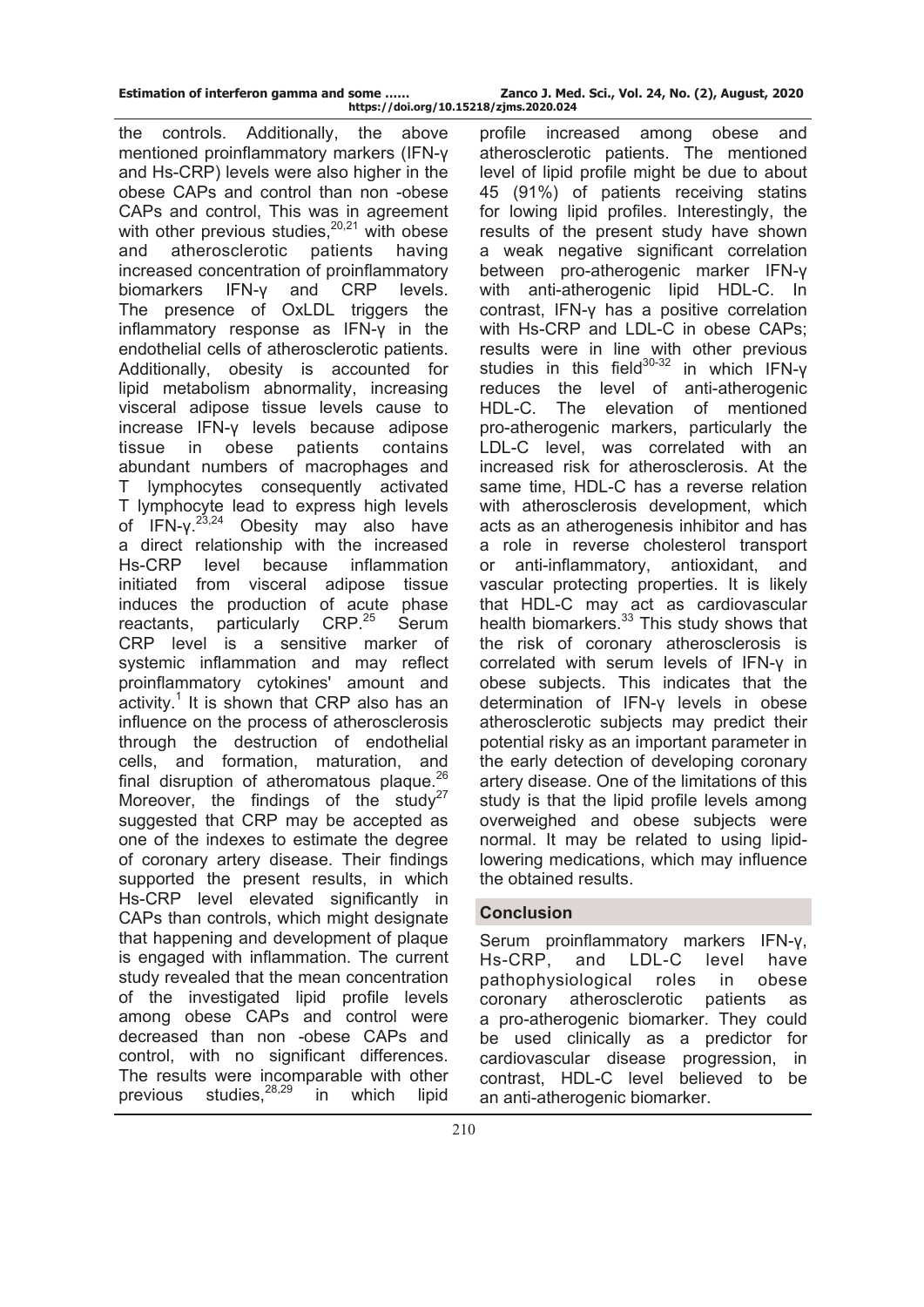#### **Competing interests**

The authors declare no competing interests.

#### **References**

- 1. Shrivastava AK, Singh HV, Raizada A, Singh SK. C-reactive protein, inflammation and coronary heart disease. The Egyptian Heart Journal 2015; 67(2):89–97.
- 2. Rocha VZ, Folco EJ, Sukhova G , Shimizu K, Gotsman I, Vernon AH, et al. Interferon-gamma, a Th1 cytokine, regulates fat inflammation: a role for adaptive immunity in obesity. Circ Res 2008; 103(50):467–76.
- 3. Fatkhullina AR, Peshkova IO, Koltsova EK. The Role of cytokines in the development of atherosclerosis. J [Biochemistry 2016; 81\(11\):](https://www.ncbi.nlm.nih.gov/entrez/eutils/elink.fcgi?dbfrom=pubmed&retmode=ref&cmd=prlinks&id=27914461) [1358–70.](https://www.ncbi.nlm.nih.gov/entrez/eutils/elink.fcgi?dbfrom=pubmed&retmode=ref&cmd=prlinks&id=27914461)
- 4. Harvey E, Ramji. Interferon-γ and atherosclerosis: Pro- or anti-atherogenic?. Cardiovasc Res 2005; 67(1):11–20.
- 5. Ilhan F, Kalkanli ST, 2015. Atherosclerosis and the role of immune cells. World J Clin Cases 2015; 3:345–52.
- 6. Lovren F, Teoh H, Verma S. Obesity and atherosclerosis: mechanistic insights. [Can J](https://www.ncbi.nlm.nih.gov/pubmed/25661552)  [Cardiol](https://www.ncbi.nlm.nih.gov/pubmed/25661552) 2015; 31(2):177–83.
- 7. Sun S, Ji Y, Kersten S, Qi L. Mechanisms of inflammatory responses in obese adipose tissue. [Annu Rev Nutr 2](https://www.ncbi.nlm.nih.gov/pubmed/22404118)012; 32:261–86.
- 8. Rodríguez-Hernández H, Simental-Mendía LE, Rodríguez-Ramírez G, Reyes-Romero MA. Obesity and inflammation: epidemiology, risk factors, and markers of inflammation. I[nt J](https://www.ncbi.nlm.nih.gov/pubmed/23690772)  [Endocrinol](https://www.ncbi.nlm.nih.gov/pubmed/23690772) 2013; 20:678159.
- 9. Stocker R, Keaney JF. Role of oxidative modifications in atherosclerosis. [Physiol Rev](https://www.ncbi.nlm.nih.gov/pubmed/15383655) 2004; 84(4):1381–478.
- 10. World Health Organization. Obesity: Prevention and Managing The Global Eipedimic 2000. Technical Report Series no. 894.
- 11. Talavera-Garcia E, Delgado-Lista J, Garcia-Rios A, Delgado-Casado N, Gomez-Luna P, Gomez-Garduño A, et al. Influence of Obesity and Metabolic Disease on Carotid Atherosclerosis in Patients with Coronary Artery Disease (CordioPrev Study). PloS One 2016; 11(4):e0157213.
- 12. Salari A, Shakiba M, Mahdavi-Roshan M, Gholipour M, Naghshbandi M, Rajabi R. The association between various indices of obesity and severity of atherosclerosis in adults in the north of Iran. Medicine 2016; 95(50):e5670.
- 13. Roever LS, Resende ES, Diniz ALD, Penha-Silva N, Veloso FC, Casella-Filho A, et al. Abdominal Obesity and Association With Atherosclerosis Risk Factors: The Uberlândia Heart Study. Medicine 2016; 95(11):e1357.
- 14. Pérez-López FR, Larrad-Mur L, Kallen A, Chedraui P, Taylor HS. Gender differences in

 cardiovascular disease: hormonal and biochemical influences. [Reprod Sc](https://www.ncbi.nlm.nih.gov/pubmed/20460551)i 2010; 17(6):511–31.

- 15. Fairweather D. Sex differences in inflammation during atherosclerosis. Clinical Medicine Insights Cardiology 2015; 8(3):49–59.
- 16. Weidner G. Why do men get more heart disease than women? An international perspective. J of ACH 2000; 48(6):291–4.
- 17. Fernandez ML, Murillo AG. Postmenopausal Women Have Higher HDL and Decreased Incidence of Low HDL than Premenopausal Women with Metabolic Syndrome.[Healthcare](https://www.ncbi.nlm.nih.gov/pubmed/27417608)  [\(Basel\)](https://www.ncbi.nlm.nih.gov/pubmed/27417608) 2016; 4(1):20.
- 18. Imes CC, Lewis FM. Family history of cardiovascular disease, perceived cardiovascular disease risk, and health-related behavior: a review of the literature. [J Cardiovasc Nurs](https://www.ncbi.nlm.nih.gov/pubmed/23321782) 2014; 29(2):108–29.
- 19. Ordovas JM. Genetic influences on blood lipids and cardiovascular disease risk: tools for primary prevention. [Am J Clin Nutr](https://www.ncbi.nlm.nih.gov/pubmed/19339403) 2009; 89(5):1509S– 17.
- 20. Pandey AK, Blaha MJ, Sharma K, Rivera J, Budoff MJ, Blankstein R, et al. Family history of coronary heart disease and the incidence and progression of coronary artery calcification: Multi-EthnicStudyofAtherosclerosis(MESA). [Atherosclerosis](https://www.ncbi.nlm.nih.gov/pubmed/24468150) 2014; 232(2):369–76.
- 21. Lemieux I, Pascot A, Prud'homme D, Almeras N, Bogaty P, Nadeau A, et al. Elevated C-reactive protein: another component of the atherothrombotic profile of abdominal obesity. Arterioscler Thromb Vasc Biol 2001; 21(6):961– 7.
- 22. Reardon CA, Lingaraju A, Schoenfelt KQ, Zhou G, Cui C, Jacobs-El H, et al. Obesity and Insulin Resistance Promote Atherosclerosis through an IFNγ-Regulated Macrophage Protein Network. [Cell Rep](https://www.ncbi.nlm.nih.gov/pubmed/29874587) 2018; 23(10):3021–30.
- 23. Zhang H, Potter BJ, Cao J-M, Zhang C. Interferon-gamma induced adipose tissue inflammation is linked to endothelial dysfunction in type 2 diabetic mice. [Basic Res Cardiol](https://www.ncbi.nlm.nih.gov/pubmed/21826531) 2011; 106(6):1135–45.
- 24. Jung UJ, Choi M-S. Obesity and its metabolic complications: the role of adipokines and the relationship between obesity, inflammation, insulin resistance, dyslipidemia and nonalcoholic fatty liver disease. [Int J Mol Sci](https://www.ncbi.nlm.nih.gov/pubmed/24733068) 2014; 15(4):6184  $-223.$
- 25. Guzik TJ, Skiba DS, Touyz RM, Harrison DG. The role of infiltrating immune cells in dysfunctional adipose tissue. [Cardiovasc Res](https://www.ncbi.nlm.nih.gov/pubmed/28838042) 2017; 113(9):1009–23.
- 26. Monteiro R, Azevedo I. Chronic inflammation in obesity and the metabolic syndrome. [Mediators](https://www.ncbi.nlm.nih.gov/pubmed/20706689) [Inflamm](https://www.ncbi.nlm.nih.gov/pubmed/20706689) 2010; 201(5):289645.
- 27. Liang Y, Hou Y, Niu H, Lu M, Xue L, Sun Q. Correlation of high-sensitivity C-reactive protein and carotid plaques with coronary artery disease in elderly patients. Experimental and therapeutic